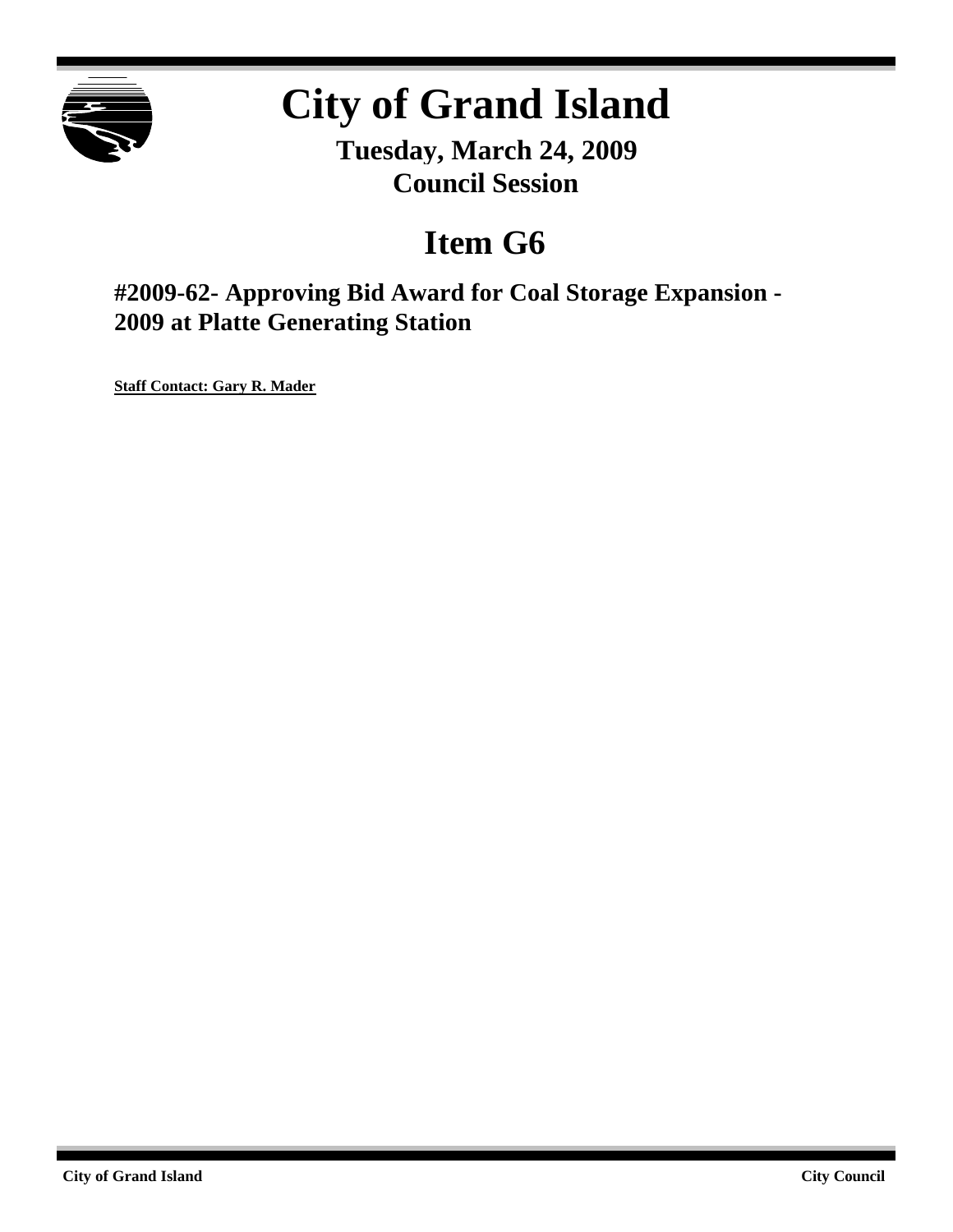# **Council Agenda Memo**

| <b>From:</b>         | Gary R. Mader, Utilities Director<br>Wesley Nespor, Asst. City Attorney/Purchasing |
|----------------------|------------------------------------------------------------------------------------|
| <b>Meeting:</b>      | March 24, 2009                                                                     |
| Subject:             | Coal Storage Expansion 2009                                                        |
| <b>Item</b> $\#$ 's: | $G-6$                                                                              |
| <b>Presenter(s):</b> | Gary R. Mader, Utilities Director                                                  |

### **Background**

The coal storage area at Platte Generating Station (PGS) is comprised of two storage areas, active and long-term. The active storage pile is for short-term storage of coal before it is conveyed into the plant for use as boiler fuel. The long-term storage area provides a fuel reserve for disruptions in coal deliveries.

To prevent spontaneous combustion of the coal, long-term storage requires the coal to be compacted in order to reduce air cavities. This compaction is performed by systematically placing the coal in shallow lifts in a specific pattern so that the action of the heavy dozers driving over the coal achieves sufficient compaction to prevent spontaneous combustion. The geometry of the pile should not exceed a 4 to 1 (horizontal to vertical) slope to allow safe operation on the side slopes. Slopes exceeding this ratio increase the hazard of coal dozer roll over.

Since plant start-up in 1982, PGS has experienced several interruptions in coal delivery. In two of those instances, coal inventory was severely reduced; to a couple of weeks. Coal-fueled plants normally plan for 45 to 60 days of long-term coal storage. As the City has grown, so has its electric usage and so has the volume of coal required in long-term storage. Because of the currently undersized storage area footprint at Platte, maintaining this inventory level requires a very steep side slope ratio of 1 to 2. As a result, the current coal storage area is filled substantially above design capacity. To correct this issue, plant engineering staff developed plans and specifications to increase the size of the long term coal storage area. The increased storage capacity will provide more area and a favorable geometry to maintain the coal pile and would provide increased storage capacity should that be necessary in the future.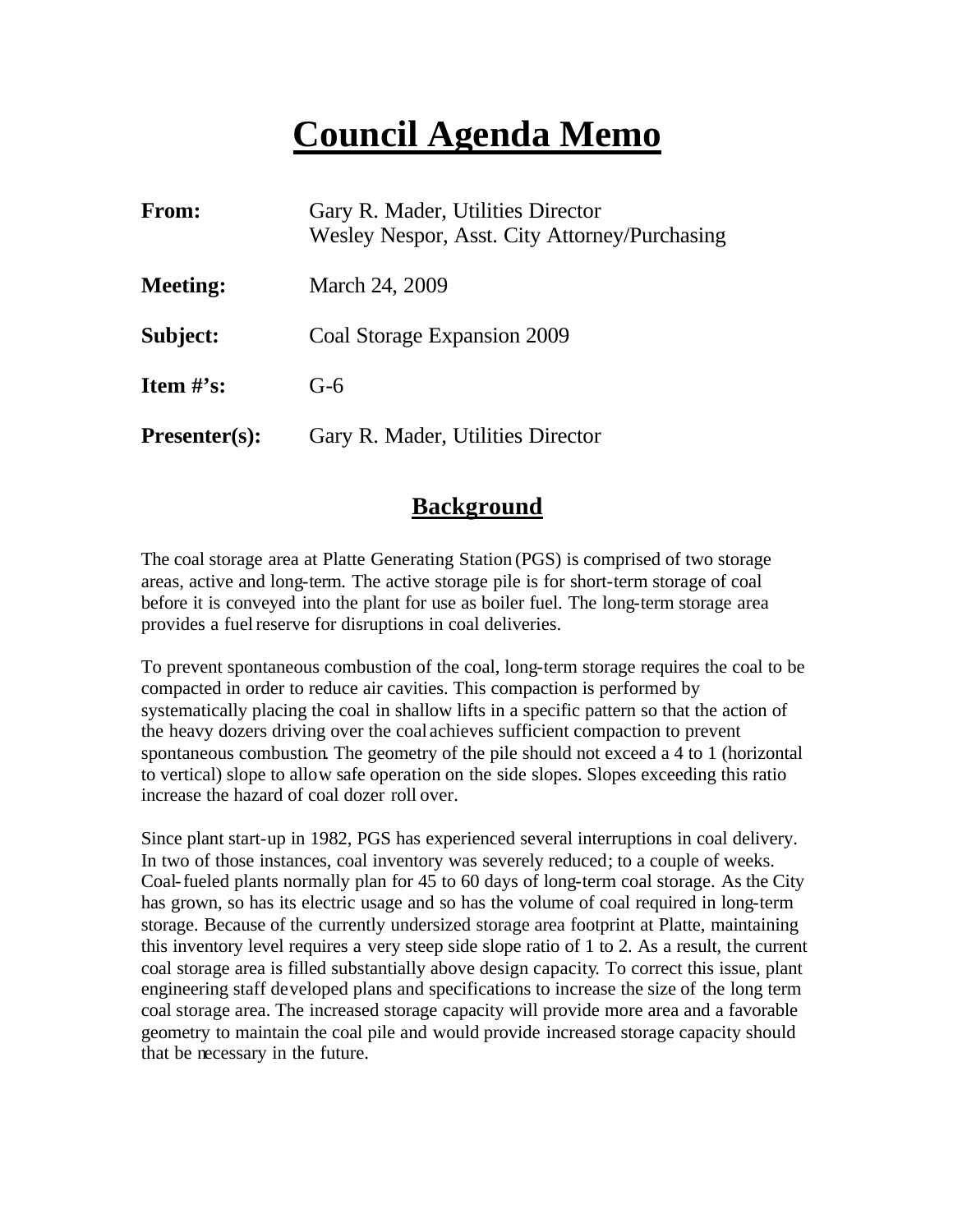This proposed project includes expansion of the present long-term coal storage area, required relocation of a 12" fire protection water main and installation of a clay liner seal under the active storage area.

### **Discussion**

The specifications for the Coal Storage Expansion 2009 contract were advertised and issued for bid in accordance with the City Purchasing Code. Bids were publicly opened on March 3, 2009. Specifications were sent to six potential bidders and responses were received as listed below. The engineer's estimate for this project was \$500,000.00.

| Bidder                                        | <b>Bid Price</b> |  |
|-----------------------------------------------|------------------|--|
| The Diamond Engineering Co., Grand Island, NE | \$219,679.81     |  |
| Judds Brothers Construction Co., Lincoln, NE  | \$245,866.00     |  |
| General Excavating, Lincoln, NE               | \$255,900.00     |  |

The bids were reviewed by plant engineering staff. All bids are compliant with specifications and less than the engineer's estimate.

# **Alternatives**

It appears that the Council has the following alternatives concerning the issue at hand. The Council may:

- 1. Move to approve
- 2. Refer the issue to a Committee
- 3. Postpone the issue to future date
- 4. Take no action on the issue

### **Recommendation**

City Administration recommends that the Council award the Contract for Coal Storage Expansion 2009 to The Diamond Engineering Co. of Grand Island, NE, as the low responsive bidder, with the bid price of \$219,679.81.

# **Sample Motion**

Move to approve award of the bid of \$219,679.81 from The Diamond Engineering Co. for the Coal Storage Expansion 2009 contract as submitted.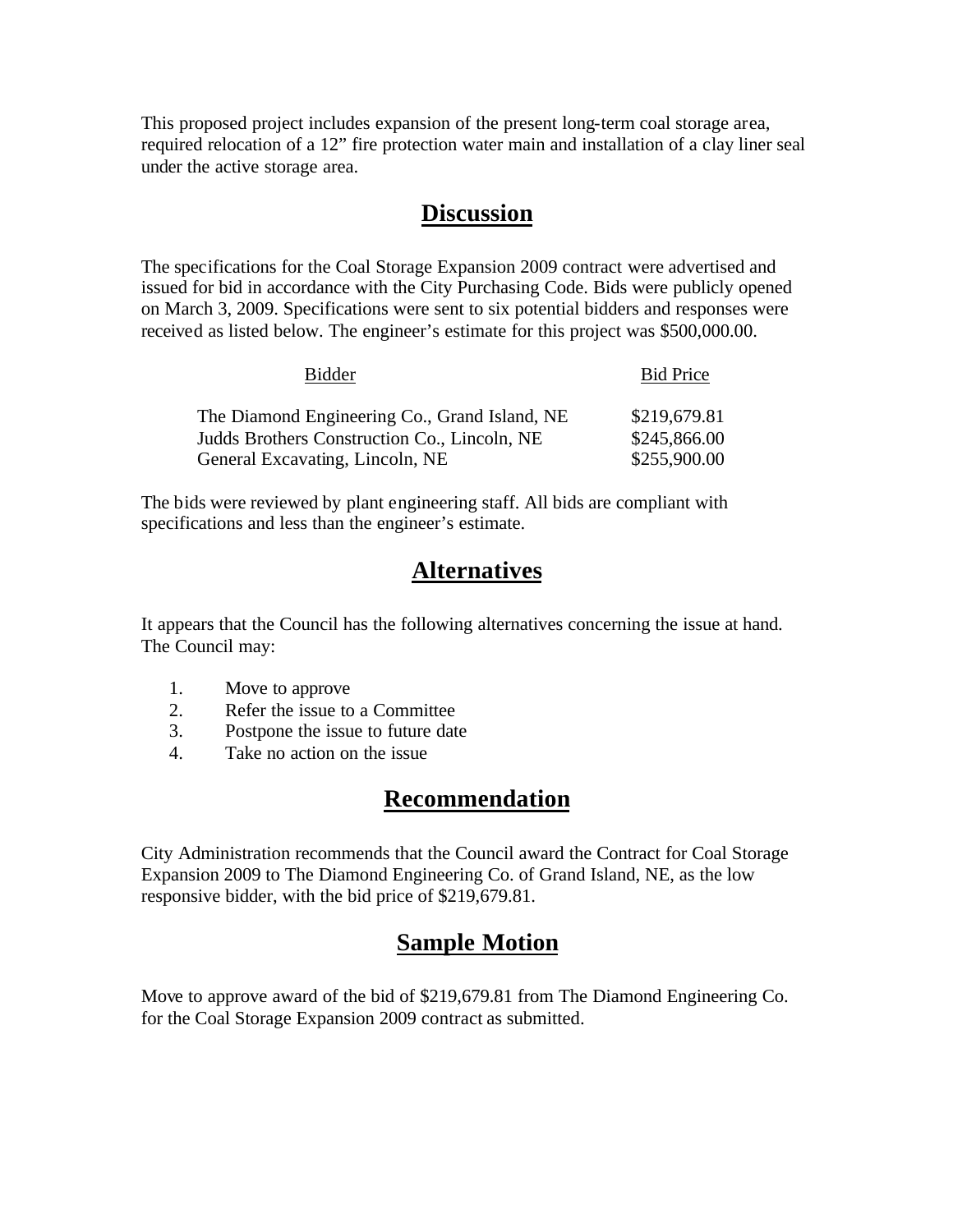#### *Purchasing Division of Legal Department* **INTEROFFICE MEMORANDUM**



Wes Nespor, Purchasing Agent

*Working Together for a Better Tomorrow, Today*

#### **BID OPENING**

| <b>BID OPENING DATE:</b> | March 3, 2009 at 11:00 a.m.        |
|--------------------------|------------------------------------|
| <b>FOR:</b>              | <b>Coal Storage Expansion 2009</b> |
| <b>DEPARTMENT:</b>       | <b>Utilities</b>                   |
| <b>ESTIMATE:</b>         | \$500,000.00                       |
| <b>FUND/ACCOUNT:</b>     | 520                                |
| <b>PUBLICATION DATE:</b> | <b>February 11, 2009</b>           |

**NO. POTENTIAL BIDDERS: 6**

#### **SUMMARY**

| <b>Bidder:</b>       | <b>Judds Brothers Construction Co.</b><br>Lincoln, NE | <b>General Excavating</b><br>Lincoln, NE |
|----------------------|-------------------------------------------------------|------------------------------------------|
| <b>Bid Security:</b> | <b>Inland Insurance Co.</b>                           | <b>Universal Surety Co.</b>              |
| <b>Exceptions:</b>   | <b>None</b>                                           | <b>None</b>                              |
| <b>Bid Price:</b>    |                                                       |                                          |
| Material:            | \$93,371.00                                           | \$99,700.80                              |
| Labor:               | 145,959.00                                            | 149,220.14                               |
| <b>Sales Tax:</b>    | 6,536.00                                              | 6,979.06                                 |
| <b>Total Bid:</b>    | \$245,866.00                                          | \$255,900.00                             |
|                      |                                                       |                                          |
|                      |                                                       |                                          |

| <b>Bidder:</b>       | The Diamond Engineering Co. |  |  |
|----------------------|-----------------------------|--|--|
|                      | <b>Grand Island, NE</b>     |  |  |
| <b>Bid Security:</b> | <b>Universal Surety Co.</b> |  |  |
| <b>Exceptions:</b>   | <b>None</b>                 |  |  |
| <b>Bid Price:</b>    |                             |  |  |
| Material:            | \$109,321.10                |  |  |
| Labor:               | 102,706.23                  |  |  |
| <b>Sales Tax:</b>    | 7,652.48                    |  |  |

**Total Bid: \$219,679.81**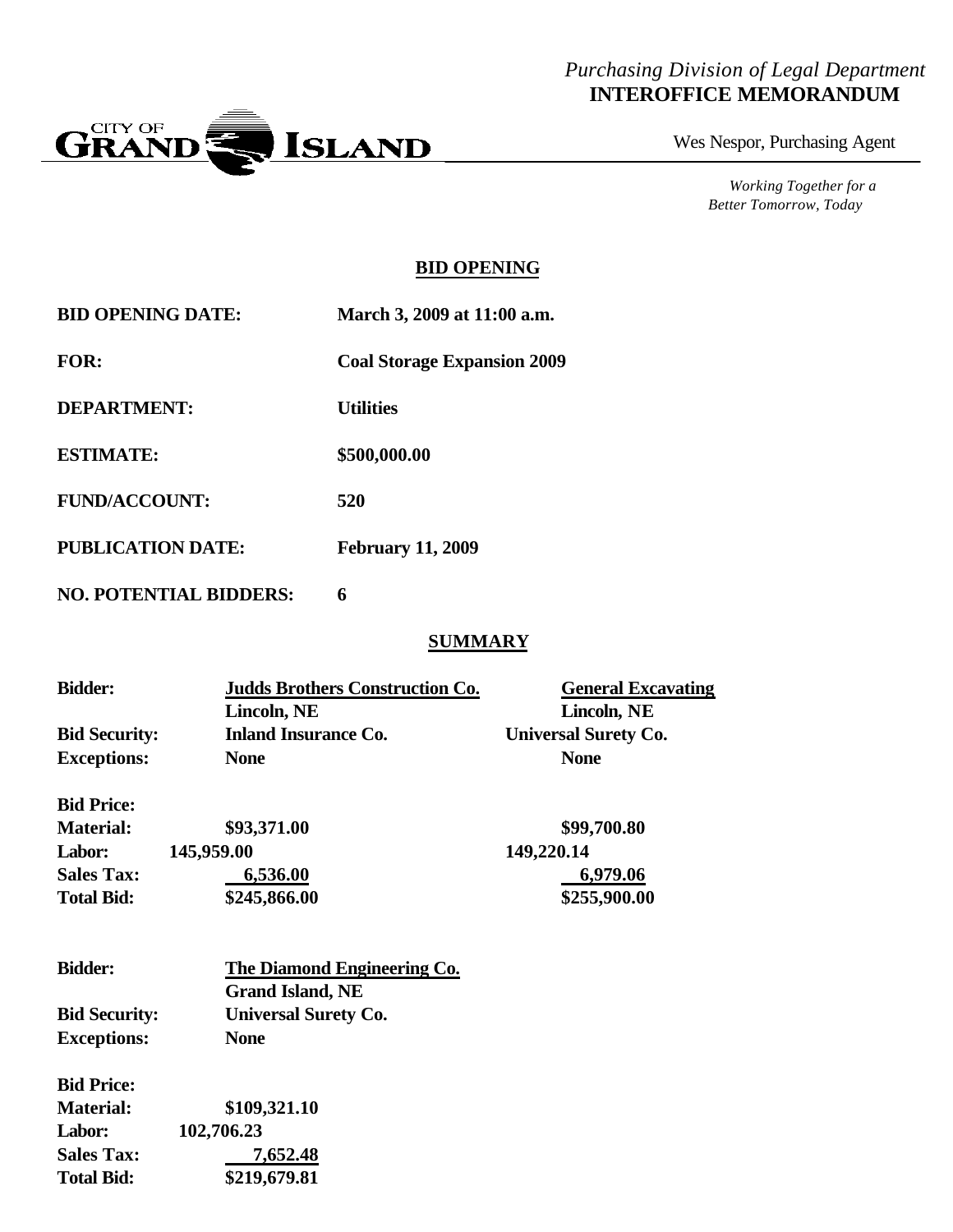**P1322**